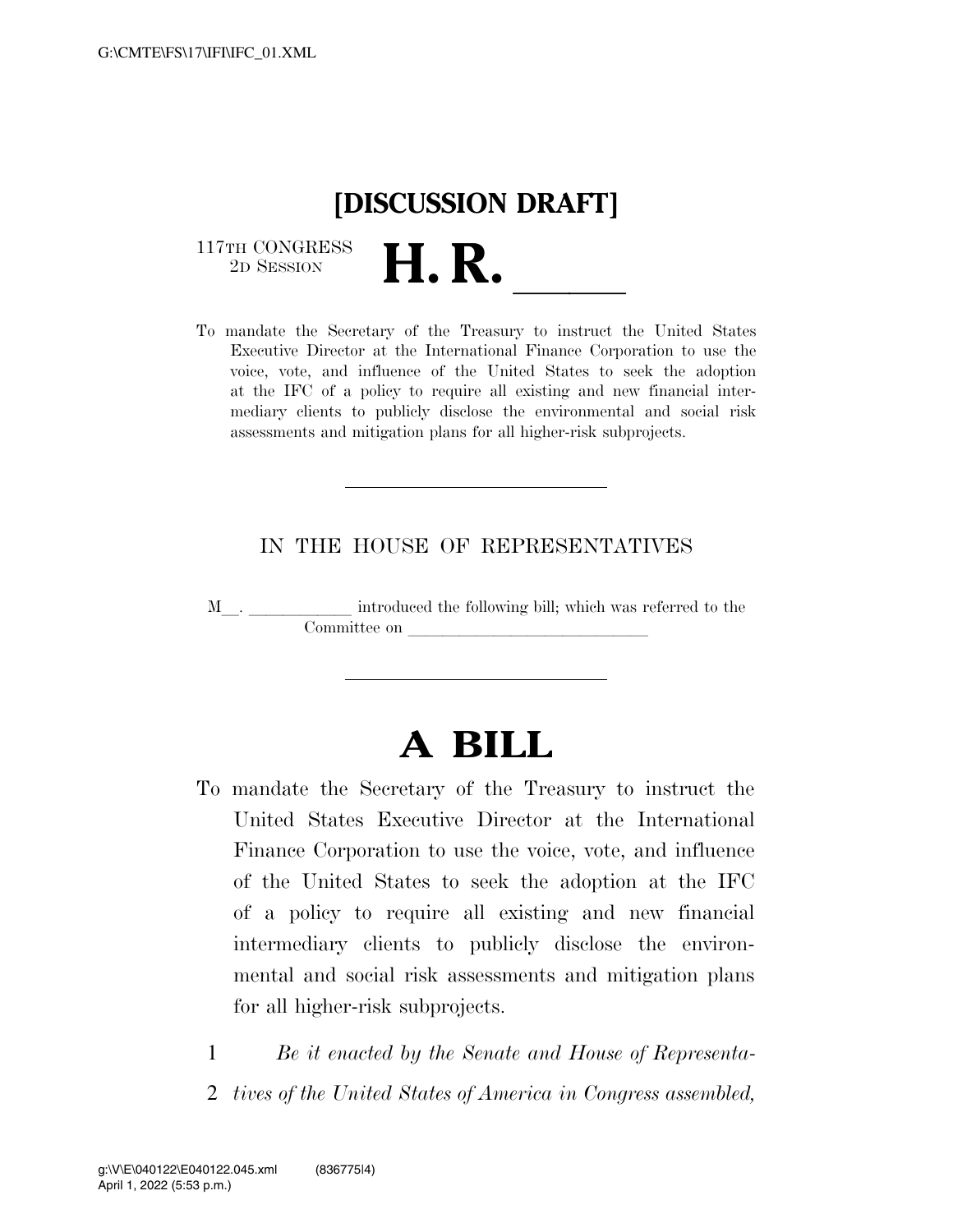$\mathfrak{D}$ 

#### **SECTION 1. SHORT TITLE.**

 This Act may be cited as the ''Financial Intermediary Transparency and Accountability Act''.

### **SEC. 2. ENVIRONMENTAL AND SOCIAL RISK ASSESSMENTS AND MITIGATION PLANS FOR HIGHER-RISK SUBPROJECTS.**

 (a) IN GENERAL.—The Secretary of the Treasury shall instruct the United States Executive Director at the International Finance Corporation (''IFC'') to use the voice, vote, and influence of the United States to seek the adoption at the IFC of a policy to require each financial intermediary client to publicly disclose on the IFC's website, in searchable form, and updated annually, the fol- lowing information about the client's Category A and Cat- egory B subprojects within 6 months of date of enactment of this Act for existing clients and, for new clients, within 6 months of the date of Board approval for new invest-ments:

 (1) The name, city, and sector for all sub-projects.

 (2) A summary of the client's Environmental and Social Management System, including a detailed description of policies to appropriately identify, cat- egorize, assess, and address the environmental and social risks relevant to the activities the client is fi-nancing.